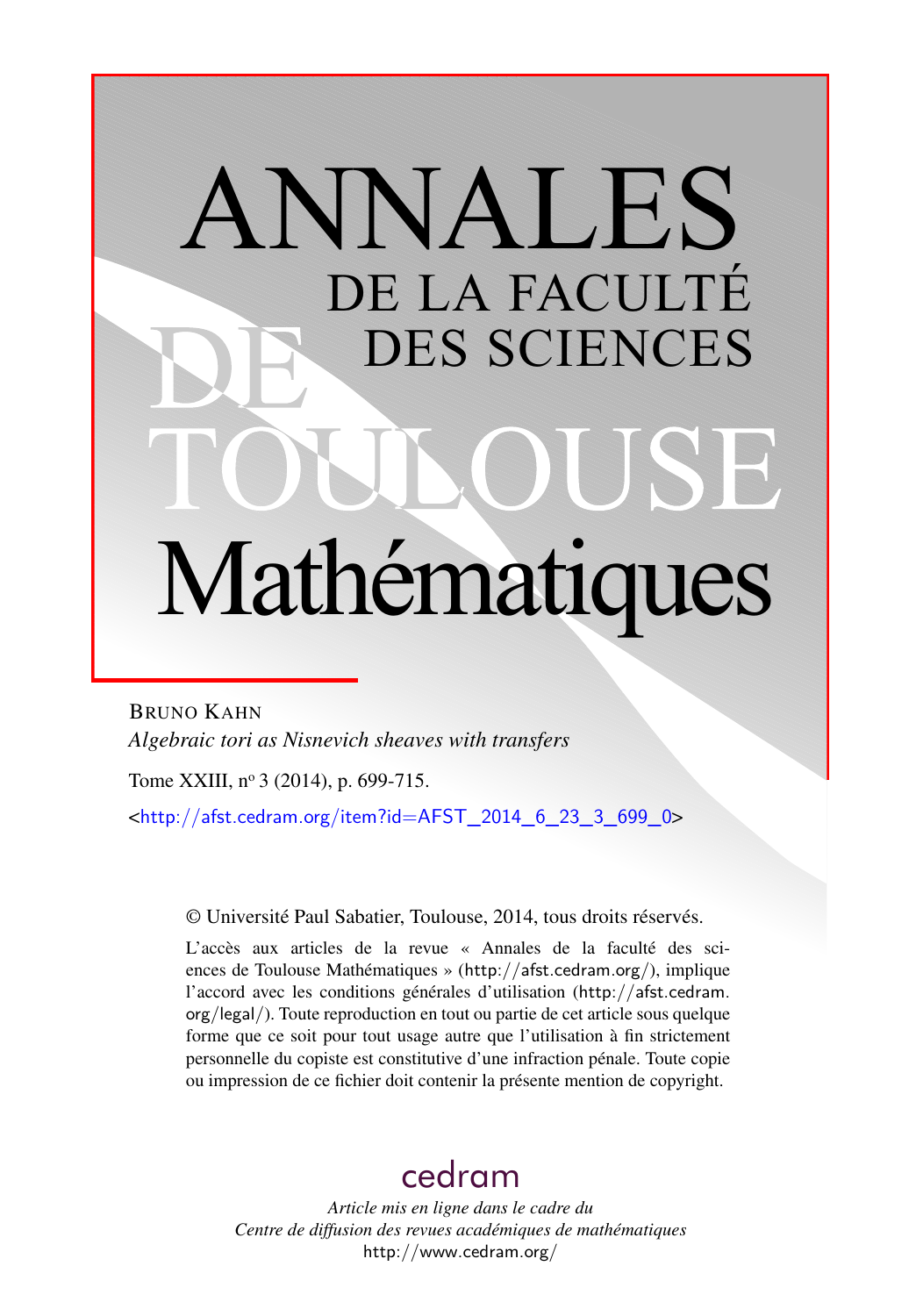BRUNO  $K_A$ HN $^{(1)}$ 

**ABSTRACT.** — We relate  $R$ -equivalence on tori with Voevodsky's theory of homotopy invariant Nisnevich sheaves with transfers and effective motivic complexes.

 $R$ ÉSUMÉ. — On relie la R-équivalence sur les tores aux faisceaux Nisnevich avec transferts invariants par homotopie et aux complexes motiviques effectifs, étudiés par Voevodsky.

# **Contents**

|                | 2 Review of terminology for tori 703                                        |
|----------------|-----------------------------------------------------------------------------|
|                | 3 Proofs of Theorem 1.2 and Corollay 1.4 704                                |
|                |                                                                             |
| 5 <sup>7</sup> | Some opren questions $\ldots \ldots \ldots \ldots \ldots \ldots \ldots 712$ |
|                |                                                                             |
|                |                                                                             |

### 1. Main results

Let k be a field and let T be a k-torus. The R-equivalence classes on  $T$ have been extensively studied by several authors, notably by Colliot-Thélène and Sansuc in a series of papers including[4] and [5]: they play a central rôle in many rationality issues. In this note, we show that Voevodsky's triangulated category of motives sheds a new light on this question: see Corollaries 1.3, 1.7 and 1.8 below.

 $(1)$  IMJ-PRG, UMR 7586, Case 247, 4 place Jussieu, 75252 Paris Cedex 05, France bruno.kahn@imj-prg.fr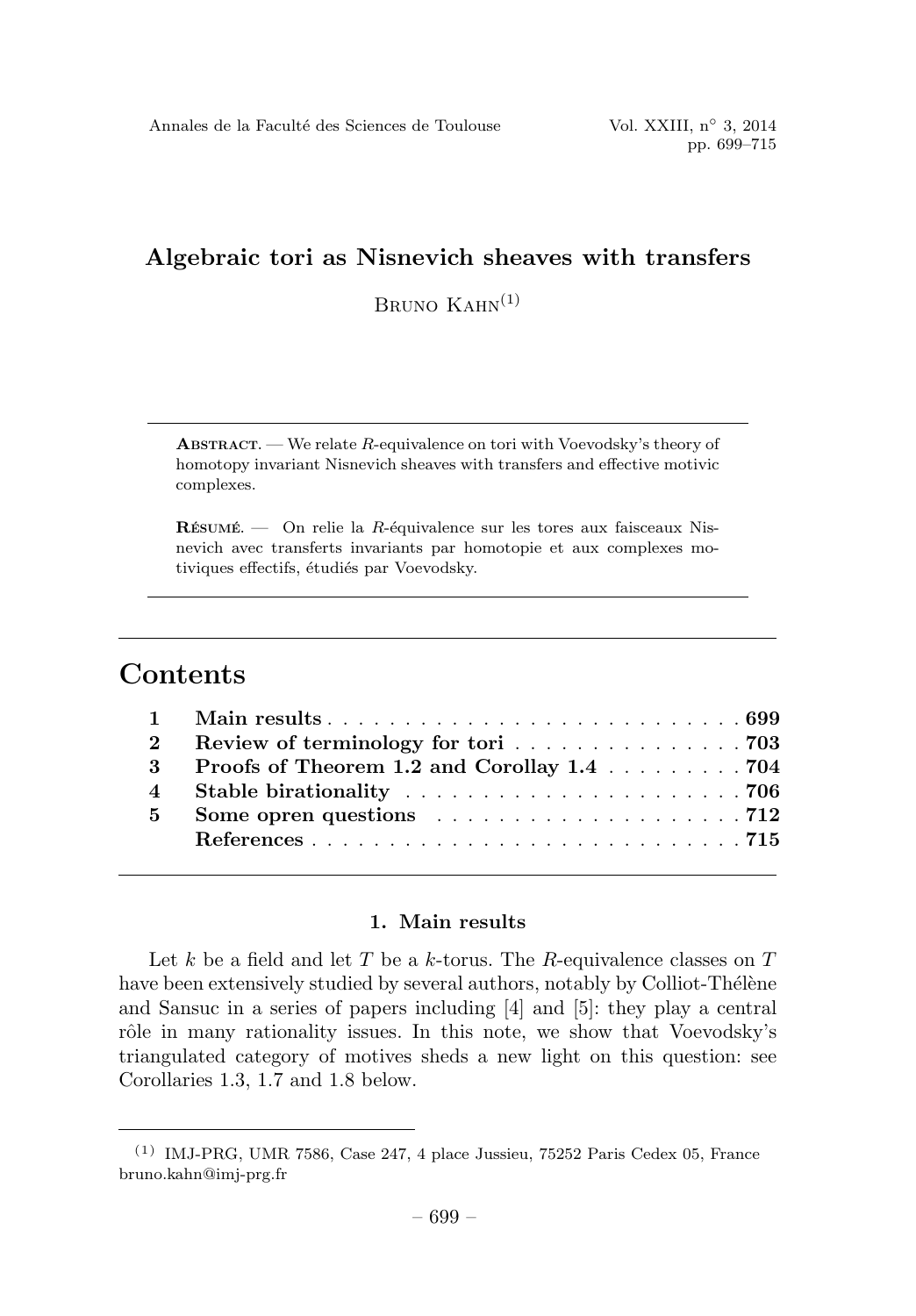More generally, let G be a semi-abelian variety over  $k$ , which is an extension of an abelian variety  $A$  by a torus  $T$ . Denote by HI the category of homotopy invariant Nisnevich sheaves with transfers over  $k$  in the sense of Voevodsky [19]. Then G has a natural structure of an object of HI ([17, proof of Lemma 3.2,  $[1, \text{Lemma } 1.3.2]$ . Let L be the group of cocharacters of T.

PROPOSITION 1.1. — There is a natural isomorphism  $G_{-1} \xrightarrow{\sim} L$  in HI.

Here  $_{-1}$  is the contraction operation of [18, p. 96], whose definition is recalled in the proof below.

*Proof.* — Recall that if  $\mathcal F$  is a presheaf [with transfers] on smooth kschemes, the presheaf [with transfers]  $\mathcal{F}^p_{-1}$  is defined by

$$
U \mapsto \mathrm{Coker}(\mathcal{F}(U \times \mathbf{A}^1) \to \mathcal{F}(U \times \mathbb{G}_m)).
$$

If F is homotopy invariant, we may replace  $U \times A^1$  by U and the rational point  $1 \in \mathbb{G}_m$  realises  $\mathcal{F}_{-1}^p(U)$  as a functorial direct summand of  $\mathcal{F}(U \times \mathbb{G}_m)$ .

If F is a Nisnevich sheaf [with transfers],  $\mathcal{F}_{-1}$  is defined as the sheaf associated to  $\mathcal{F}_{-1}^p$ .

Now  $A(U \times A^1) \longrightarrow A(U \times \mathbb{G}_m)$  since A is an abelian variety, hence  $A_{-1}^p = 0$ . We therefore have an isomorphism of presheaves  $T_{-1}^p \xrightarrow{\sim} G_{-1}^p$ , and *a fortiori* an isomorphism of Nisnevich sheaves  $T_{-1} \xrightarrow{\sim} G_{-1}$ .

Let  $p : \mathbb{G}_m \to \text{Spec} k$  be the structural map. One easily checks that the *étale* sheaf  $\text{Coker}(T \longrightarrow p_*p^*T)$  is canonically isomorphic to L. Since i is split, its cokernel is still  $L$  if we view it as a morphism of presheaves, hence of Nisnevich sheaves.

From now on, we assume k perfect. Let  $DM_{-}^{\text{eff}}$  be the triangulated category of effective motivic complexes introduced in  $[19]$ : it has a t-structure with heart HI. It also has a tensor structure and a (partially defined) internal Hom. We then have an isomorphism

$$
L[0] = G_{-1}[0] \simeq \underline{\text{Hom}}_{\text{DM}^{\text{eff}}_{-}}(\mathbb{G}_m[0], G[0])
$$

[10, Rk. 4.4], hence by adjunction a morphism in  $DM_{-}^{\text{eff}}$ 

$$
L[0] \otimes \mathbb{G}_m[0] \to G. \tag{1.1}
$$

Let  $\nu_{\leq 0} G[0]$  denote the cone of (1.1): by [11, Lemma 6.3] or [8, §2],  $\nu_{\leq 0} G[0]$  is the *birational motivic complex* associated to G. We want to compute its homology sheaves.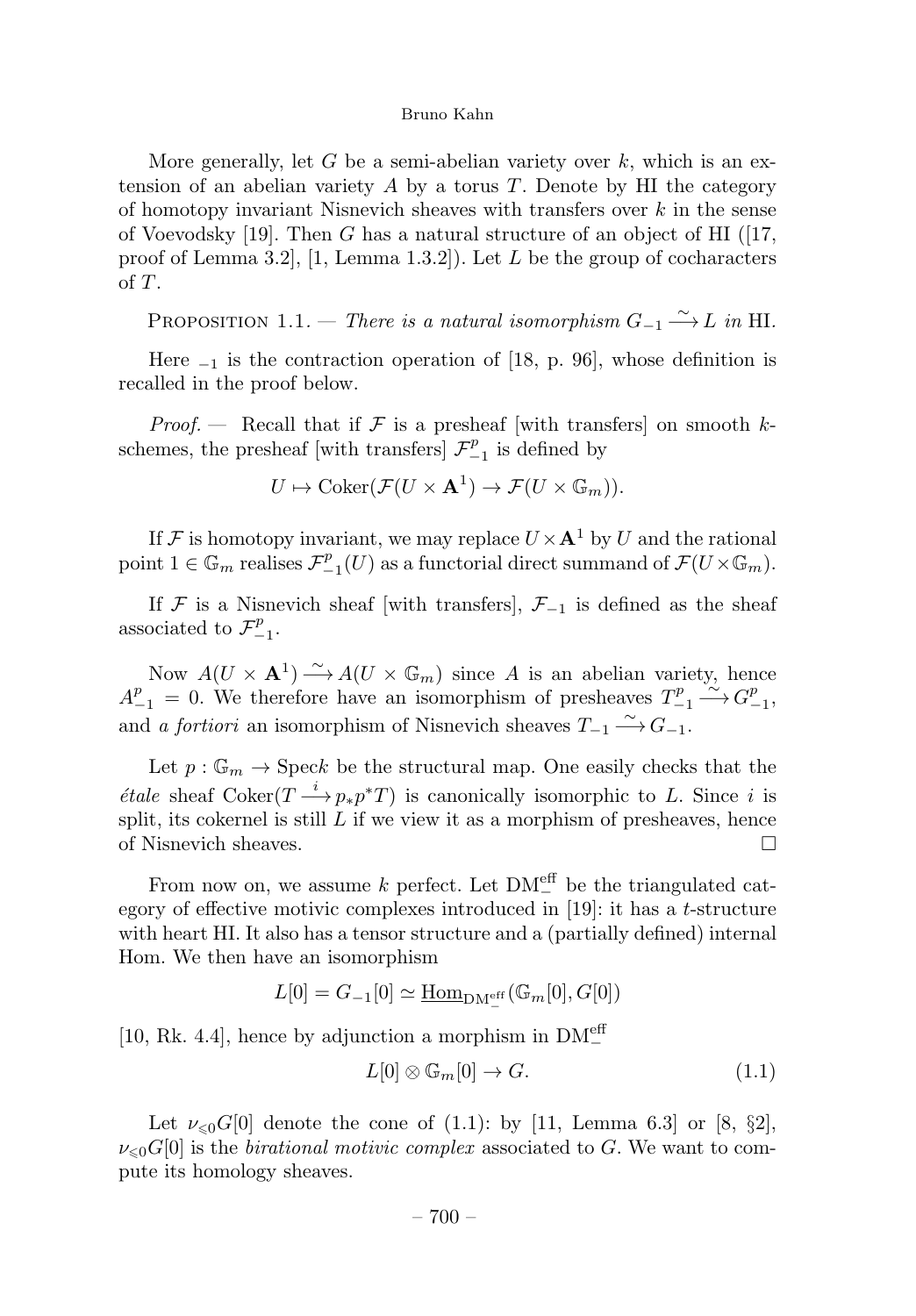For this, consider a coflasque resolution<sup>1</sup>

$$
0 \to Q \to L_0 \to L \to 0 \tag{1.2}
$$

of L in the sense of  $[4, p. 179]$ . Taking a coflasque resolution of Q and iterating, we get a resolution of  $L$  by invertible lattices:

$$
\ldots \to L_n \to \ldots \to L_0 \to L \to 0. \tag{1.3}
$$

We set

$$
Q_n = \begin{cases} Q & \text{for } n = 1\\ \text{Ker}(L_{n-1} \to L_{n-2}) & \text{for } n > 1. \end{cases}
$$

THEOREM 1.2. — a) Let  $T_n$  denote the torus with cocharacter group  $L_n$ . Then  $\nu_{\leq 0} G[0]$  is isomorphic to the complex

$$
\ldots \to T_n \to \ldots \to T_0 \to G \to 0.
$$

b) Let  $S_n$  be the torus with cocharacter group  $Q_n$ . For any connected smooth k-scheme X with function field K, we have

$$
H_n(\nu_{\leq 0}G[0])(X) = \begin{cases} 0 & \text{if } n < 0\\ G(K)/R & \text{if } n = 0\\ S_n(K)/R & \text{if } n > 0. \end{cases}
$$

The proof is given in Section 3.

COROLLARY 1.3. — The assignment  $Sm(k) \ni X \mapsto \bigoplus_{x \in X^{(0)}} G(k(x))/R$ provides  $G/R$  with the structure of a homotopy invariant Nisnevich sheaf with transfers. In particular, any morphism  $\varphi: Y \to X$  of smooth connected k-schemes induces a morphism  $\varphi^* : G(k(X))/R \to G(k(Y))/R$ .

This functoriality is essential to formulate Theorem 1.5 below. For  $\varphi$ a closed immersion of codimension 1, it recovers a specialisation map on R-equivalence classes with respect to a discrete valuation of rank 1 which was obtained (for tori) by completely different methods,  $e.g.$  [5, Th. 3.1 and Cor. 4.2 or  $[7]$ . (I am indebted to Colliot-Thélène for pointing out these references.)

COROLLARY 1.4. — a) If k is finitely generated, the n-th homology sheaf of  $\nu_{\leq 0} G[0]$  takes values in finitely generated abelian groups, and even in finite groups if  $n > 0$  or G is a torus.

b) If G is a torus, then  $\nu_{\leq 0} G[0] = 0$  if G is split by a Galois extension  $E/k$  whose Galois group has cyclic Sylow subgroups. This condition is automatic if  $k$  is (quasi-)finite.

 $(1)$  See Section 2 for this and further terminology.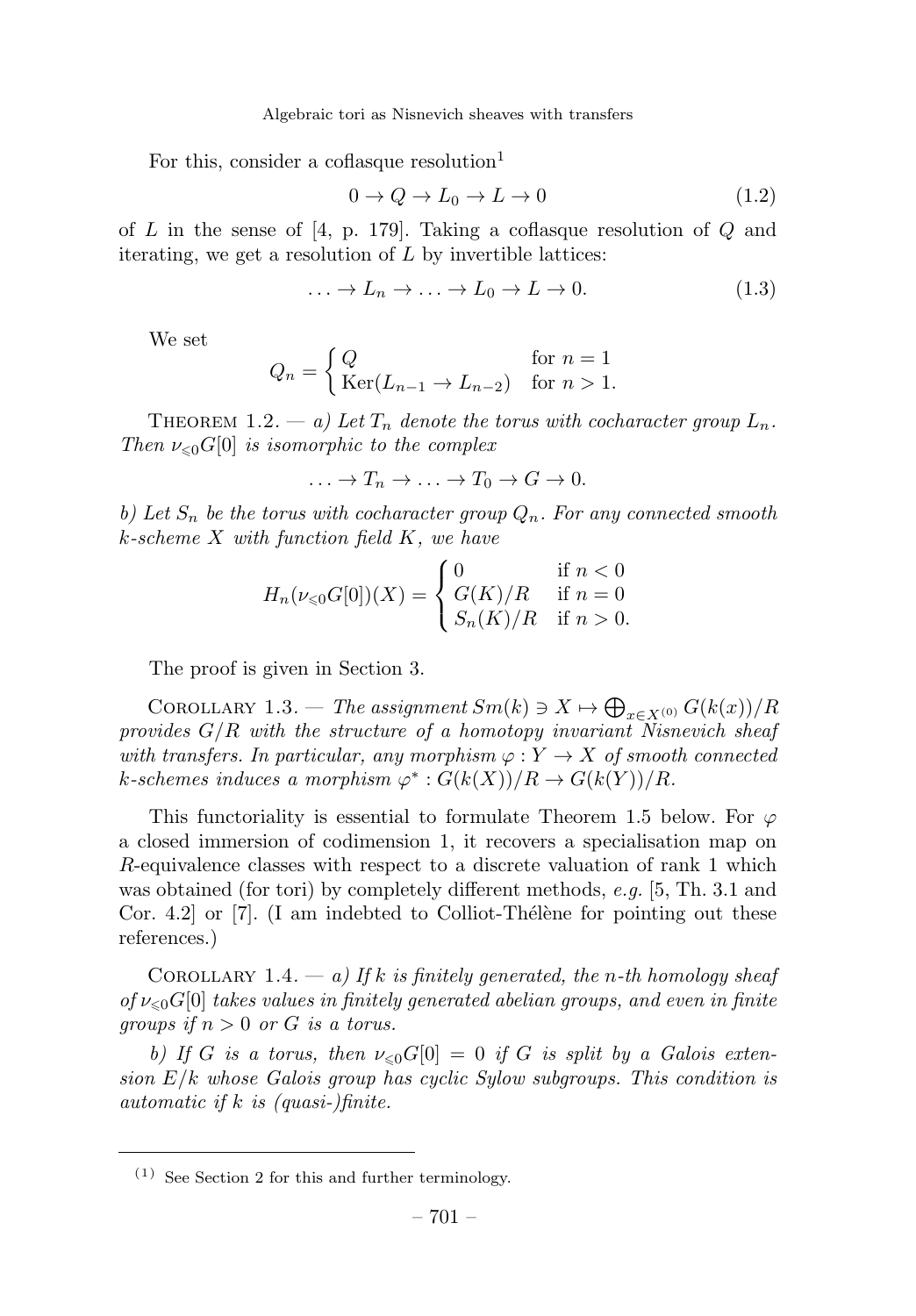The proof is also given in Section 3.

Given two semi-abelian varieties  $G, G'$ , we would now like to understand the maps

 $\text{Hom}_k(G, G') \to \text{Hom}_{\text{DM}_{-}^{\text{eff}}}(\nu_{\leq 0}G[0], \nu_{\leq 0}G'[0]) \to \text{Hom}_{\text{HI}}(G/R, G'/R).$ 

In Section 4, we succeed in elucidating the nature of their composition to a large extent, at least if G is a torus. Our main result, in the spirit of Yoneda's lemma, is

THEOREM 1.5.  $-$  Let G, G' be two semi-abelian varieties, with G a torus. Suppose given, for every function field  $K/k$ , a homomorphism  $f_K$ :  $G(K)/R \rightarrow G'(K)/R$  such that  $f_K$  is natural with respect to the functoriality of Corollary 1.3. Then

a) There exists an extension  $\tilde{G}$  of  $G$  by a permutation torus, and a homomorphism  $f : \tilde{G} \to G'$  inducing  $(f_K)$ .

b)  $f_K$  is surjective for all K if and only if there exist extensions  $\tilde{G}, \tilde{G}'$  of G and G' by permutation tori such that  $f_K$  is induced by a split surjective homomorphism  $\tilde{G} \to \tilde{G}'$ .

The proof is given in §4.3. See Proposition 4.7, Corollary 4.9, Remark 4.10 and Proposition 4.11 for complements.

This relates to questions of stable birationality studied by Colliot-Thélène and Sansuc in  $[4]$  and  $[5]$ , providing alternate proofs and strengthening of some of their results (at least over a perfect field). More precisely, let us introduce the following terminology:

Definition 1.6.  $- a$ ) A torus is quasi-invertible if it is a quotient of a invertible torus by an permutation torus.

b) An extension  $0 \to T' \to T \to T'' \to 0$  of tori is Nisnevich-exact if  $T(K) \to T''(K)$  is surjective for any function field  $K/k$ .

(a) was suggested by Xun Jiang; see also [2]. See §2 for "permutation torus" and "invertible torus".)

Thanks to [18, Cor. 4.18], Nisnevich-exact sequences of tori are exact in the Nisnevich topology and even in the Zariski topology. It is easy to see that an extension as in b) is Nisnevich-exact if  $T'$  is invertible, but not necessarily if  $T'$  is only quasi-invertible. Using [4, Th. 2], one sees that quasi-invertible tori are universally R-trivial. Conversely: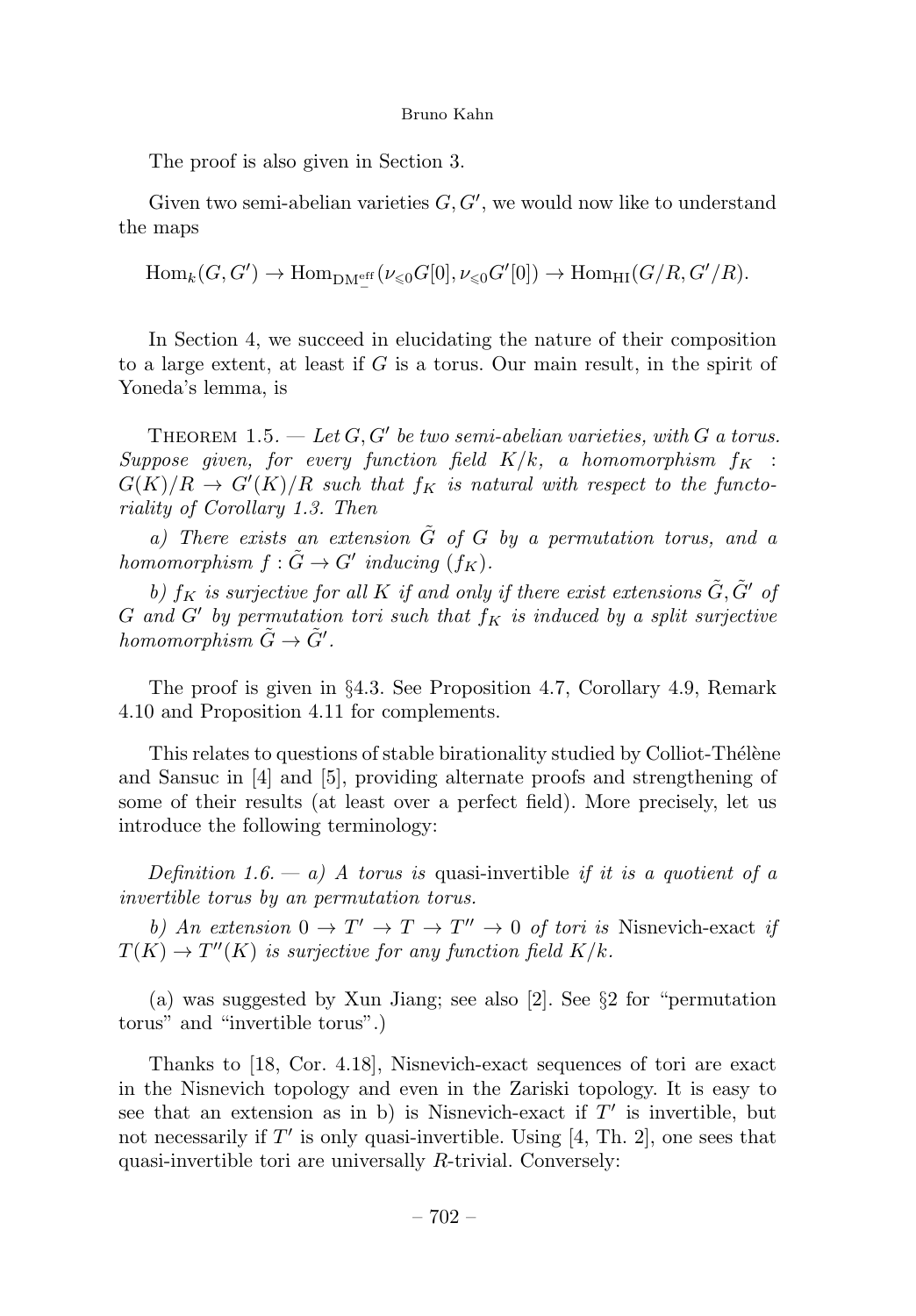COROLLARY 1.7. — a) Let G' be a semi-abelian k-variety such that  $G^{\prime}(K)/R = 0$  for any function field  $K/k$ . Then  $G^{\prime}$  is a quasi-invertible torus.

b) In Theorem 1.5 b), assume that  $f_K$  is bijective for all  $K/k$ . Then there exists an extension  $\tilde{G}$  of G by a permutation torus and a Nisnevich-exact extension  $\tilde{G}'$  of  $G'$  by a quasi-invertible torus such that  $f_K$  is induced by an isomorphism  $\tilde{G} \stackrel{\sim}{\longrightarrow} \tilde{G}'$ .

*Proof.* — a) This is the special case  $G = 0$  of Theorem 1.5 b).

b) By Theorem 1.5 b), we may replace G and  $G'$  by extensions by permutation tori such that  $f_K$  is induced by a split surjection  $f : G \to G'$ . Let  $T = \text{Ker }f$ . Then  $T/R = 0$  universally. By a), T is quasi-invertible. Replacing  $G'$  by  $G' \times T$ , we get the desired statement.

Corollary 1.7 a) is a version of  $[5, Prop. 7.4]$  (taking  $[4, p. 199, Th. 2]$  into account). Theorem 1.5 was inspired by the desire to understand this result from a different viewpoint. Another characterisation of quasi-invertible tori in loc. cit. is that they are the retract-rational tori.

COROLLARY 1.8. — Let  $f: G \longrightarrow G'$  be a rational map of semiabelian varieties, with  $G$  a torus. Then the following conditions are equivalent:

- (i)  $f_*: \nu_{\leq 0} G[0] \to \nu_{\leq 0} G'[0]$  is an isomorphism (see Proposition 4.7).
- (ii)  $f_*: G(K)/R \to G'(K)/R$  is bijective for any function field  $K/k$ .
- (iii)  $f$  is an isomorphism, up to Nisnevich-exact extensions of  $G$  and  $G'$ by quasi-invertible tori and up to a translation. (See Lemma  $4.4.$ )

Acknowledgements. — Part of Theorem 1.2 was obtained in the course of discussions with Takao Yamazaki duringhis stay at the IMJ in October 2010: I would like to thank him for inspiring exchanges. I also thank Daniel Bertrand for a helpful discussion, Xun Jiang for pointing out some errors and the referee for suggesting expository improvements. Finally, I wish to acknowledge inspiration from the work of Colliot-Thélène and Sansuc, which will be obvious throughout this paper.

#### 2. Review of terminology for tori

We take this terminology from [4] and [5].

Definition 2.1 Let G be a profinite group.

a) A lattice is a G-module which is finitely generated and free over  $\mathbf{Z}$ .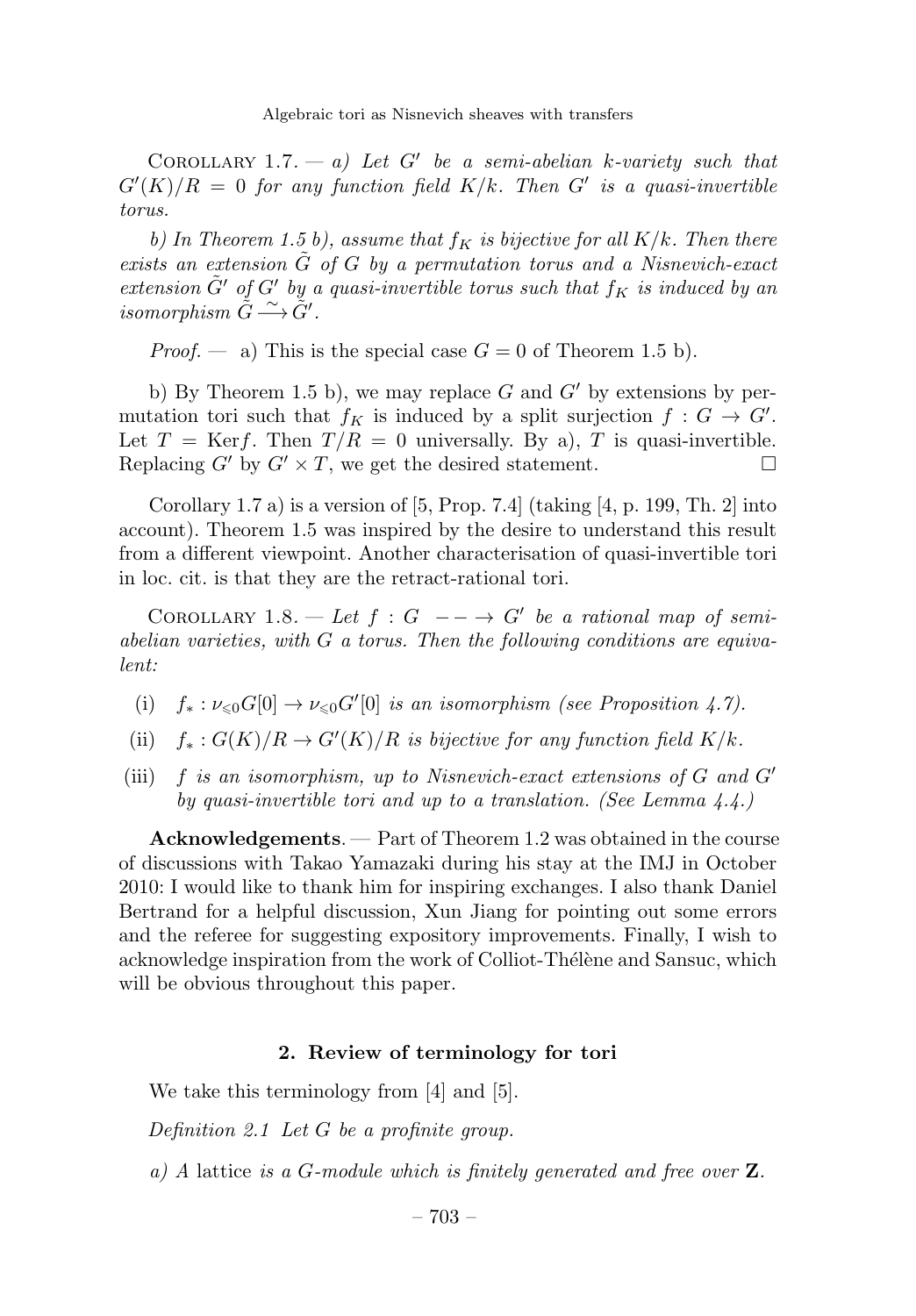- b) A lattice L is
- permutation if it affords a  $G$ -invariant  $\mathbf{Z}$ -basis.
- invertible *if it is isomorphic to a direct summand of a permutation* lattice.
- coflasque if  $H^1(H, L) = 0$  for any open (hence closed) subgroup  $H \subseteq$ G.
- flasque if the dual lattice  $L^*$  is coflasque.

 $c)$  A coflasque resolution of a lattice L is a short exact sequence of lattices

$$
0 \to Q \to P \to L \to 0
$$

where P is permutation and Q is coffasque. Dually, we have flasque  $[colreso$ lutions

$$
0 \to L \to P \to F \to 0
$$

with  $P$  permutation and  $F$  flasque.

PROPOSITION 2.2 ([4, p. 181, LEMME 3]). — Any lattice has a flasque and a coflasque resolution.

In [5, Lemma 0.6], the first statement of c) is extended to G-modules which are finitely generated over **Z** but not necessatily free.

Let  $k_s$  be a separable closure of the field k and take  $G = Gal(k_s/k)$ . Let  $T$  be a k-torus: we shall say that it is *permutation, invertible, flasque,*  $coflasque$ , if its character group is (Colliot-Thélène and Sansuc use quasitrivial for "permutation"). Any permutation torus is of the form  $R_{E/k}\mathbb{G}_m$ (Weil restriction of scalars) for some étale k-algebra  $E$ .

#### 3. Proofs of Theorem 1.2 and Corollary 1.4

LEMMA  $3.1.$  – The exact sequence

$$
0 \to T(k) \to G(k) \to A(k)
$$

induces an exact sequence

$$
0 \to T(k)/R \xrightarrow{i} G(k)/R \to A(k).
$$

*Proof.* — Let  $f : \mathbf{P}^1 \longrightarrow G$  be a k-rational map defined at 0 and 1. Its composition with the projection  $G \to A$  is constant: thus the image of f lies in a T-coset of G defined by a rational point. This implies the injectivity of i, and the rest is clear.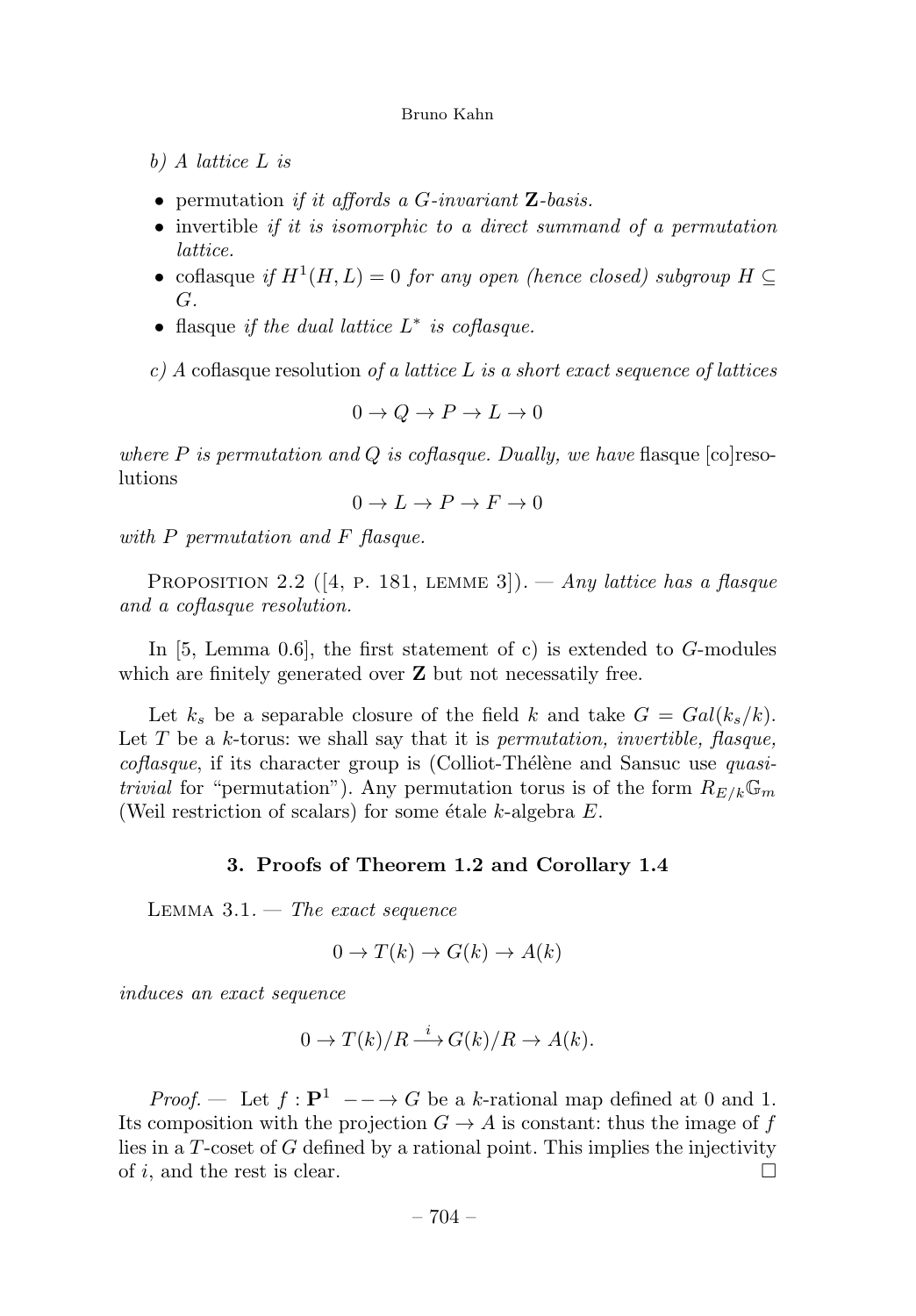Let NST denote the category of Nisnevich sheaves with transfers. Recall that  $DM_{-}^{\text{eff}}$  may be viewed as a localisation of  $D^{-}(\text{NST})$ , and that its tensor structure is a descent of the tensor structure on the latter category [19, Prop. 3.2.3].

LEMMA 3.2.  $-$  If G is an invertible torus, there is a canonical isomorphism in  $D^{-}$ (NST)

$$
L[0] \otimes \mathbb{G}_m \longrightarrow G[0].
$$

In particular,  $\nu_{\leq 0} G[0] = 0$ .

*Proof.* — We reduce to the case  $T = R_{E/k} \mathbb{G}_m$ , where E is a finite extension of k. Let us write more precisely  $\operatorname{NST}(k)$  and  $\operatorname{NST}(E)$ . There is a pair of adjoint functors

$$
\mathrm{NST}(k) \stackrel{f^*}{\longrightarrow} \mathrm{NST}(E), \quad \mathrm{NST}(E) \stackrel{f_*}{\longrightarrow} \mathrm{HI}(k)
$$

where  $f : \text{Spec} E \to \text{Spec} k$  is the projection. Clearly,

$$
f_* \mathbf{Z} = \mathbf{Z}_{tr}(\text{Spec} E), \quad f_* \mathbb{G}_m = T
$$

where  $\mathbf{Z}_{tr}(\text{Spec } E)$  is the Nisnevich sheaf with transfers represented by Spec $E$ . Since  $\mathbf{Z}_{tr}(\text{Spec } E) = L$ , this proves the claim.

*Proof of Theorem 1.2.* — a) Recall that  $L_0$  is an invertible lattice chosen so that  $L_0(E) \to L(E)$  is surjective for any extension  $E/k$ . In particular,  $(1.2)$  and  $(1.3)$  are exact as sequences of Nisnevich sheaves; hence  $L[0]$  is isomorphic in  $D^{-}(NST)$  to the complex

 $L = \ldots \to L_n \to \ldots \to L_0 \to 0.$ 

(We may view (1.3) as a version of Voevodsky's "canonical resolutions" as in [19, §3.2 p. 206].)

By Lemma 3.2,  $L_n[0] \otimes \mathbb{G}_m[0] \simeq T_n[0]$  is homologically concentrated in degree  $0$  for all  $n$ . It follows that the complex

$$
T = \ldots \to T_n \to \ldots \to T_0 \to 0
$$

is isomorphic to  $L[0] \otimes \mathbb{G}_m[0]$  in  $D^-(\text{NST})$ , hence a fortiori in  $\text{DM}^{\text{eff}}_-$ .

b) For any nonempty open subscheme  $U \subseteq X$  we have isomorphisms

$$
H_n(\nu_{\leq 0}G[0])(X) \xrightarrow{\sim} H_n(\nu_{\leq 0}G[0])(U) \xrightarrow{\sim} H_n(\nu_{\leq 0}G[0])(K) \tag{3.1}
$$

(e.g.  $[8, p. 912]$ ). By a), the right hand term is the *n*-th homology group of the complex

$$
\ldots \to T_n(K) \to \ldots \to T_0(K) \to G(K) \to 0
$$

$$
-705-
$$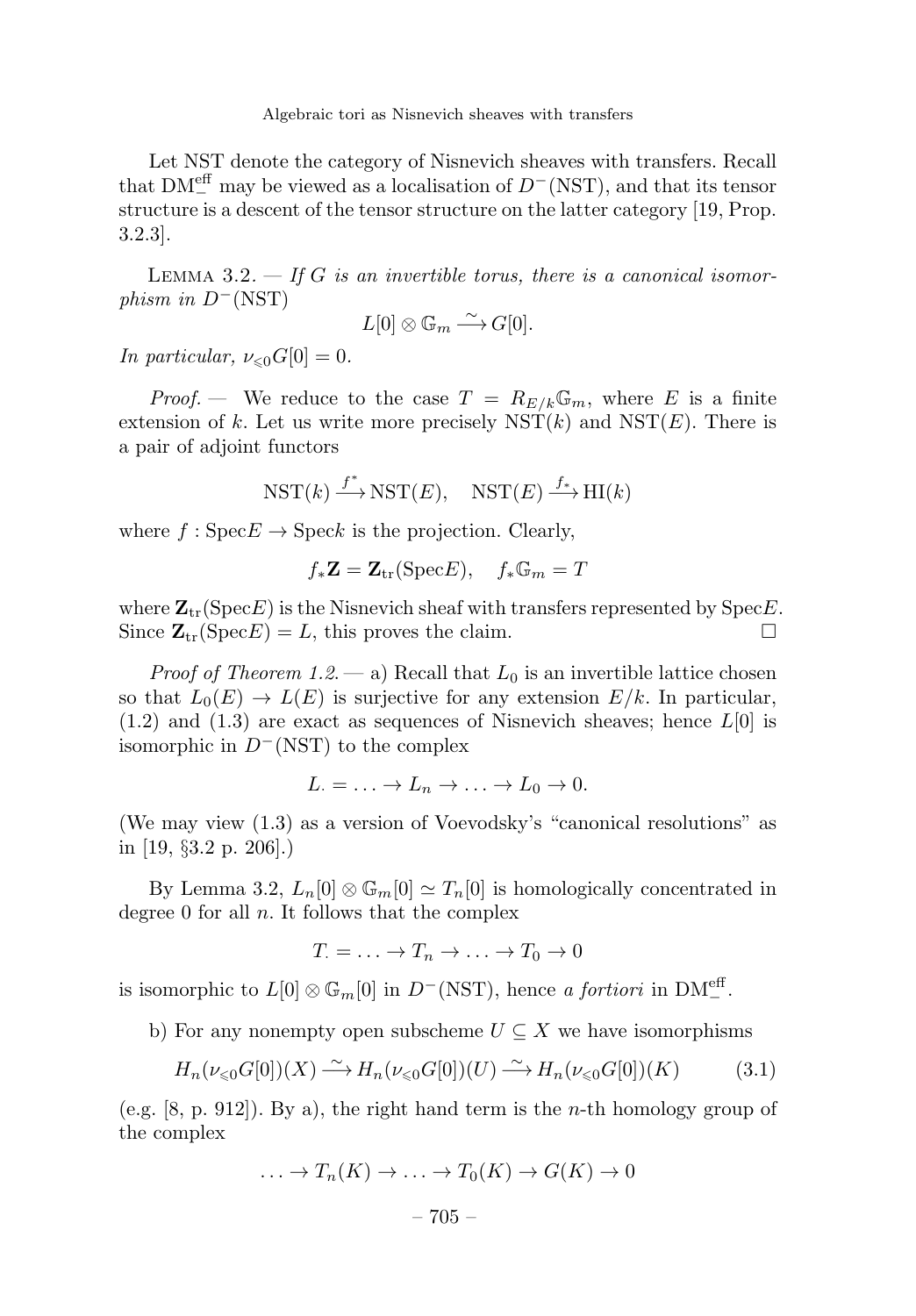with  $G(K)$  in degree 0. By [4, p. 199, Th. 2], the sequences

$$
0 \to S_1(K) \to T_0(K) \to T(K) \to T(K)/R \to 0
$$
  

$$
0 \to S_{n+1}(K) \to T_n(K) \to S_n(K) \to S_n(K)/R \to 0
$$

are all exact. Using Lemma 3.1 for  $H_0$ , the conclusion follows from an easy diagram chase.

Remark 3.3. — As a corollary to Theorem 1.2,  $S_n(K)/R$  only depends on G. This can be seen without mentioning  $DM^{\text{eff}}_{-}$ : in view of the reasoning just above, it suffices to construct a homotopy equivalence between two resolutions of the form (1.3), which easily follows from the definition of coflasque modules.

*Proof of Corollary 1.4.*  $-$  a) This follows via Theorem 1.2 and Lemma 3.1 from  $[4, p. 200, Cor. 2]$  and the Mordell-Weil-Néron theorem. b) We may choose the  $L_n$ , hence the  $S_n$  split by  $E/k$ . The conclusion now follows from Theorem 1.2 and [4, p. 200, Cor. 3]. The last claim is clear.  $\square$ 

Remark 3.4. – In characteristic  $p > 0$ , all finitely generated perfect fields are finite. To give some contents to Corollary 1.4 a) in this characteristic, one may pass to the perfect [one should say radicial] closure k of a finitely generated field  $k_0$ . If G is a semi-abelian k-variety, it is defined over some finite extension  $k_1$  of  $k_0$ . If  $k_2/k_1$  is a finite (purely inseparable) subextension of  $k/k_1$ , then the composition

$$
G(k_2) \stackrel{N_{k_2/k_1}}{\longrightarrow} G(k_1) \longrightarrow G(k_2)
$$

equals multiplication by  $[k_2 : k_1]$ . Hence Corollary 1.4 a) remains true at least after inverting p.

#### 4. Stable birationality

If X is a smooth variety over a field k, we write  $\mathrm{Alb}(X)$  for its generalised Albanese variety in the sense of Serre [16]: it is a semi-abelian variety, and a rational point  $x_0 \in X$  determines a morphism  $X \to Alb(X)$  which is universal for morphisms from X to semi-abelian varieties sending  $x_0$  to 0.

We also write  $NS(X)$  for the group of cycles of codimension 1 on X modulo algebraic equivalence. This group is finitely generated if  $k$  is algebraically closed [9, Th. 3].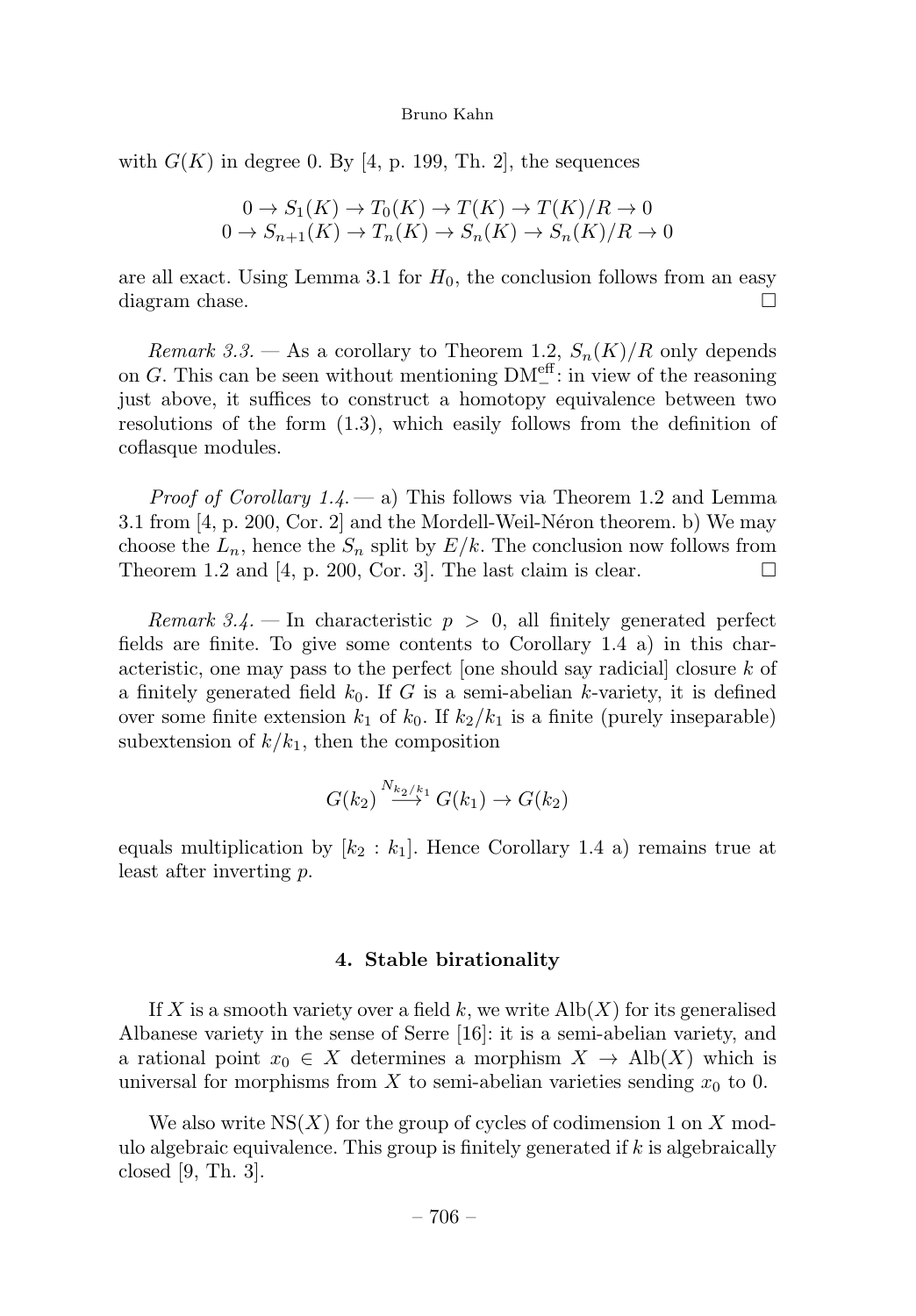#### 4.1. Well-known lemmas

I include proofs for lack of reference.

LEMMA 4.1. — a) Let  $G, G'$  be two semi-abelian k-varieties. Then any k-morphism  $f: G \to G'$  can be written uniquely  $f = f(0) + f'$ , where  $f'$  is a homomorphism.

b) For any semi-abelian k-variety G, the canonical map  $G \to Alb(G)$ sending 0 to 0 is an isomorphism.

*Proof.* — a) amounts to showing that if  $f(0) = 0$ , then f is a homomorphism. By an adjunction game, this is equivalent to b). Let us give two proofs: one of a) and one of b).

*Proof of a)*. — We may assume k to be a universal domain. The statement is classical for abelian varieties [15, p. 41, Cor. 1] and an easy computation for tori. In the general case, let  $T, T'$  be the toric parts of G and G' and A, A' be their abelian parts. Let  $g \in G(k)$ . As any morphism from  $T$  to  $A'$  is constant, the k-morphism

$$
\varphi_g: T \ni t \mapsto f(g+t) - f(g) \in G'
$$

(which sends 0 to 0) lands in  $T'$ , hence is a homomorphism. Therefore it only depends on the image of g in  $A(k)$ . This defines a morphism  $\varphi : A \to$  $\underline{\text{Hom}}(T, T')$ , which must be constant with value  $\varphi_0 = f$ . It follows that

$$
(g,h)\mapsto f(g+h)-f(g)-f(h)
$$

induces a morphism  $A \times A \to T'$ . Such a morphism is constant, of value 0.

*Proof of b*). — This is true if G is abelian, by rigidity and the equivalence between a) and b). In general, any morphism from  $G$  to an abelian variety is trivial on T. This shows that the abelian part of  $\text{Alb}(G)$  is A. Let  $T' =$  $\text{Ker}(\text{Alb}(G) \to A)$ . We also have the counit morphism  $\text{Alb}(G) \to G$ , and the composition  $G \to Alb(G) \to G$  is the identity. Thus T is a direct summand of T'. It suffices to show that  $\dim T' = \dim T$ . Going to the algebraic closure, we may reduce to  $T = \mathbb{G}_m$ .

Then consider the line bundle completion  $\bar{G} \rightarrow A$  of the  $\mathbb{G}_m$ -bundle  $G \rightarrow A$ . It is sufficient to show that the kernel of

$$
\text{Alb}(G) \to \text{Alb}(\bar{G}) = A
$$

is 1-dimensional. This follows for example from [1, Cor. 10.5.1].  $\Box$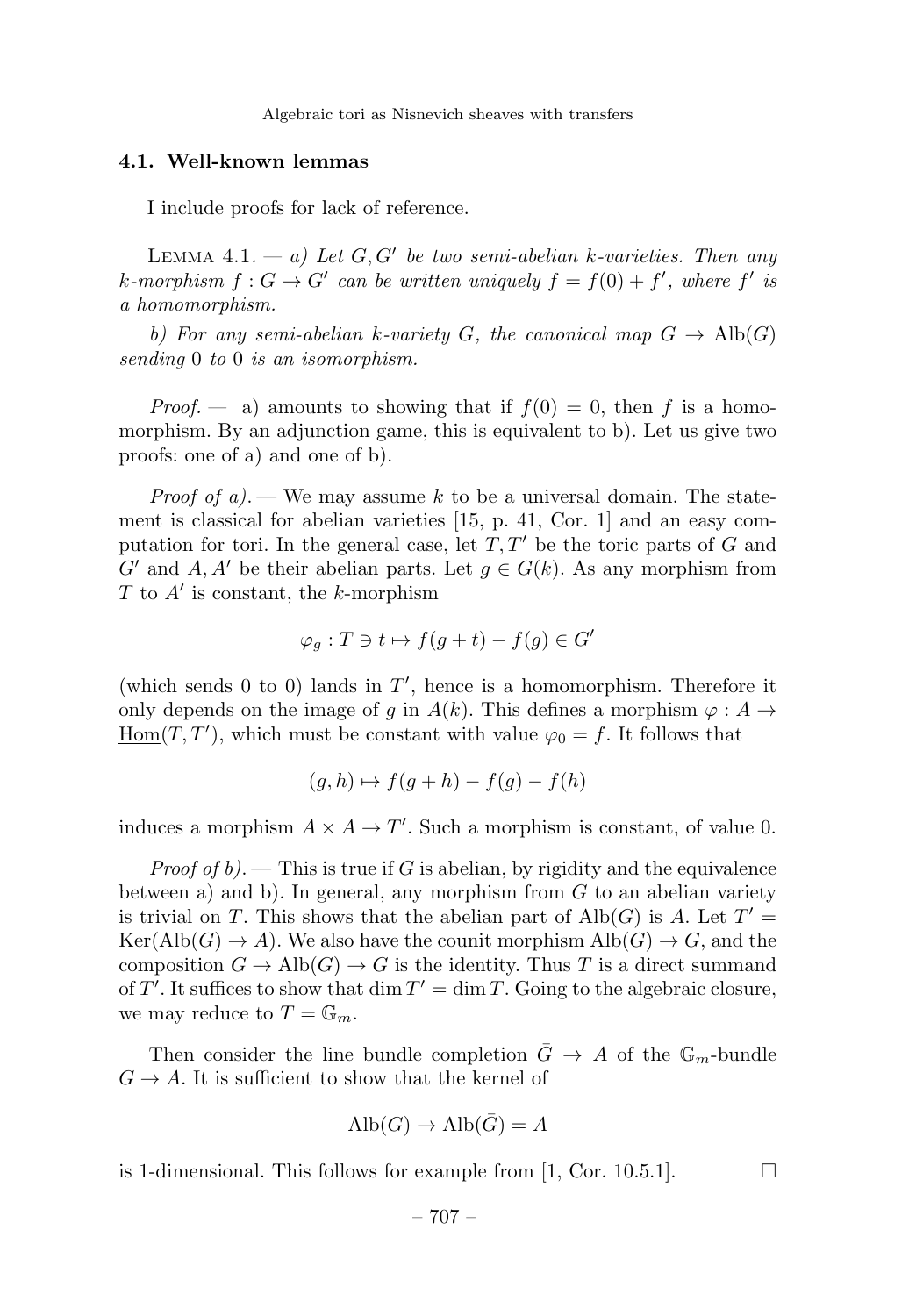LEMMA  $4.2.$  - Suppose k algebraically closed, and let G be a semiabelian k-variety. Let A be the abelian quotient of  $G$ . Then the map

$$
NS(A) \to NS(G) \tag{4.2}
$$

is an isomorphism.

*Proof.* — Let  $T = \text{Ker}(G \to A)$  and  $X(T)$  be its character group. Choosing a basis  $(e_i)$  of  $X(T)$ , we may complete the  $\mathbb{G}_m^n$ -torsor G into a product of line bundles  $\bar{G} \to A$ . The surjection

$$
\operatorname{Pic}(A) \stackrel{\sim}{\longrightarrow} \operatorname{Pic}(\bar{G}) \twoheadrightarrow \operatorname{Pic}(G)
$$

show the surjectivity of (4.2). Its kernel is generated by the classes of the irreducible components  $D_i$  of the divisor with normal crossings  $\bar{G}-G$ . These components correspond to the basis elements  $e_i$ . Since the corresponding  $\mathbb{G}_m$ -bundle is a group extension of A by  $\mathbb{G}_m$ , the class of the 0 section of its line bundle completion lies in  $Pic^0(A)$ , hence goes to 0 in NS(A).

LEMMA 4.3. — Let X be a smooth k-variety, and let  $U \subseteq X$  be a dense open subset. Then there is an exact sequence of semi-abelian varieties

$$
0 \to T \to \text{Alb}(U) \to \text{Alb}(X) \to 0
$$

with T a torus. If  $\text{NS}(U \otimes_k \bar{k})=0$  (this happens if U is small enough), there is an exact sequence of character groups

$$
0 \to X(T) \to \bigoplus_{x \in X^{(1)} - U^{(1)}} \mathbf{Z} \to \text{NS}(\bar{X}) \to 0.
$$

*Proof.* — This follows for example from [1, Cor. 10.5.1].  $\Box$ 

LEMMA 4.4. — Let  $f: G \longrightarrow G'$  be a rational map between semiabelian k-varieties, with  $G$  a torus. Then there exists an extension  $\tilde{G}$  of  $G$ by a permutation torus and a homomorphism  $\tilde{f}: \tilde{G} \to G'$  which extends f up to translation in the following sense: there exists a rational section  $s: G \longrightarrow \tilde{G}$  of the projection  $\pi: \tilde{G} \to G$  and a rational point  $g' \in G'(k)$ such that  $f = \tilde{f}s + g'$ . If f is defined at  $0_G$  and sends it to  $0_{G'}$ , then  $g' = 0$ .

*Proof.*  $\longrightarrow$  Let U be an open subset of G where f is defined. We define  $\tilde{G} = \text{Alb}(U)$ . Applying Lemmas 4.3 and 4.1 b) and using  $\text{NS}(G \otimes_k \bar{k}) = 0$ , we get an extension

$$
0 \to P \to \tilde{G} \to G \to 0
$$

where P is a permutation torus, as well as a morphism  $\tilde{f} = \text{Alb}(f) : \tilde{G} \to G'.$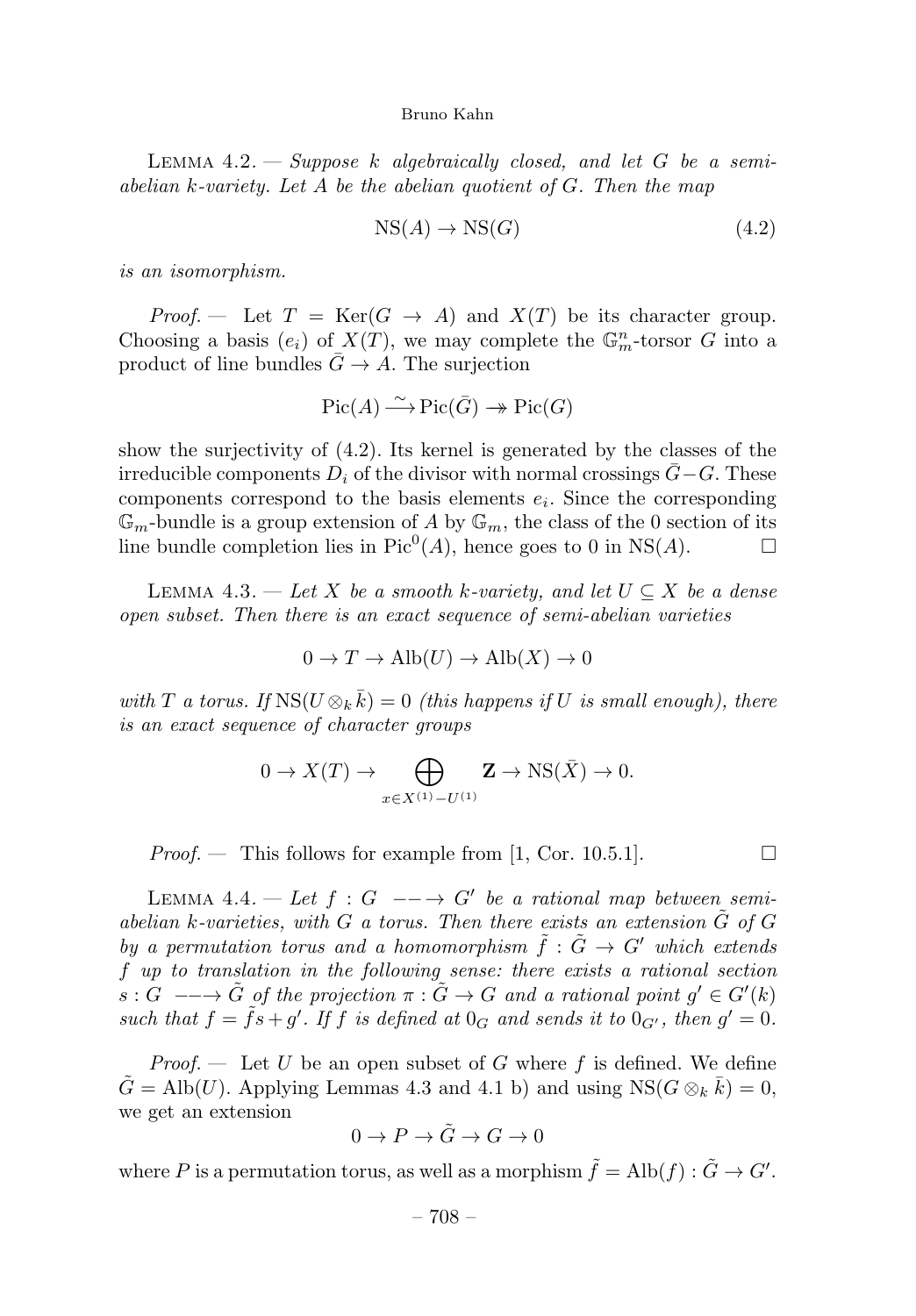Let us first assume k infinite. Then  $U(k) \neq \emptyset$  because G is unirational. A rational point  $g \in U$  defines an Albanese map  $s: U \to \tilde{G}$  sending g to  $0_{\tilde{G}}$ . Since P is a permutation torus,  $g \in G(k)$  lifts to  $\tilde{g} \in \tilde{G}(k)$  (Hilbert 90) and we may replace s by a morphism sending  $g$  to  $\tilde{g}$ . Then s is a rational section of  $\pi$ . Moreover,  $f = fs + q'$  with  $q' = f(q) - \tilde{f}(\tilde{q})$ . The last assertion follows.

If k is finite, then U has at least a zero-cycle q of degree 1, which is enough to define the Albanese map s. We then proceed as above (lift every closed point involved in q to a closed point of  $\tilde{G}$  with the same residue field).  $\Box$ 

LEMMA 4.5.  $-$  Let G be a finite group, and let A be a finitely generated G-module. Then

a) There exists a short exact sequence of G-modules  $0 \rightarrow P \rightarrow F \rightarrow$  $A \rightarrow 0$ , with F torsion-free and flasque, and P permutation.

b) Let B be another finitely generated G-module, and let  $0 \rightarrow P' \rightarrow$  $E \rightarrow B \rightarrow 0$  be an exact sequence with P' an invertible module. Then any G-morphism  $f: A \to B$  lifts to  $\tilde{f}: F \to E$ .

*Proof.*  $\rightarrow$  a) is the contents of [5, Lemma 0.6, (0.6.2)]. b) The obstruction to lifting f lies in  $\text{Ext}_G^1(F, P') = 0$  [4, p. 182, Lemme 9].

## 4.2. Functoriality of  $\nu_{\leqslant 0} G$

We now assume  $k$  perfect.

LEMMA  $4.6. - Let$ 

$$
0 \to P \to G \to H \to 0 \tag{4.3}
$$

be an exact sequence of semi-abelian varieties, with P an invertible torus. Then  $\nu_{\leq 0} G[0] \longrightarrow \nu_{\leq 0} H[0].$ 

*Proof.*  $\leftarrow$  As P is invertible, (4.3) is exact in NST hence defines an exact triangle

$$
P[0] \to G[0] \to H[0] \xrightarrow{+1}
$$

in  $DM^{\text{eff}}_{-}$ . The conclusion then follows from Lemma 3.2.  $□$ 

PROPOSITION 4.7. — Let  $G, G'$  be two semi-abelian k-varieties, with G a torus. Then a rational map  $f : G \longrightarrow G'$  induces a morphism  $f_*$ :  $\nu_{\leqslant 0} G[0] \to \nu_{\leqslant 0} G'[0],$  hence a homomorphism  $f_*: G(K)/R \to G'(K)/R$  for any extension  $K/k$ . If K is infinite,  $f_*$  agrees up to translation with the morphism induced by f via the isomorphism  $U(K)/R \stackrel{\sim}{\longrightarrow} G(K)/R$  from [4, p. 196 Prop. 11], where  $U$  is an open subset of definition of  $f$ .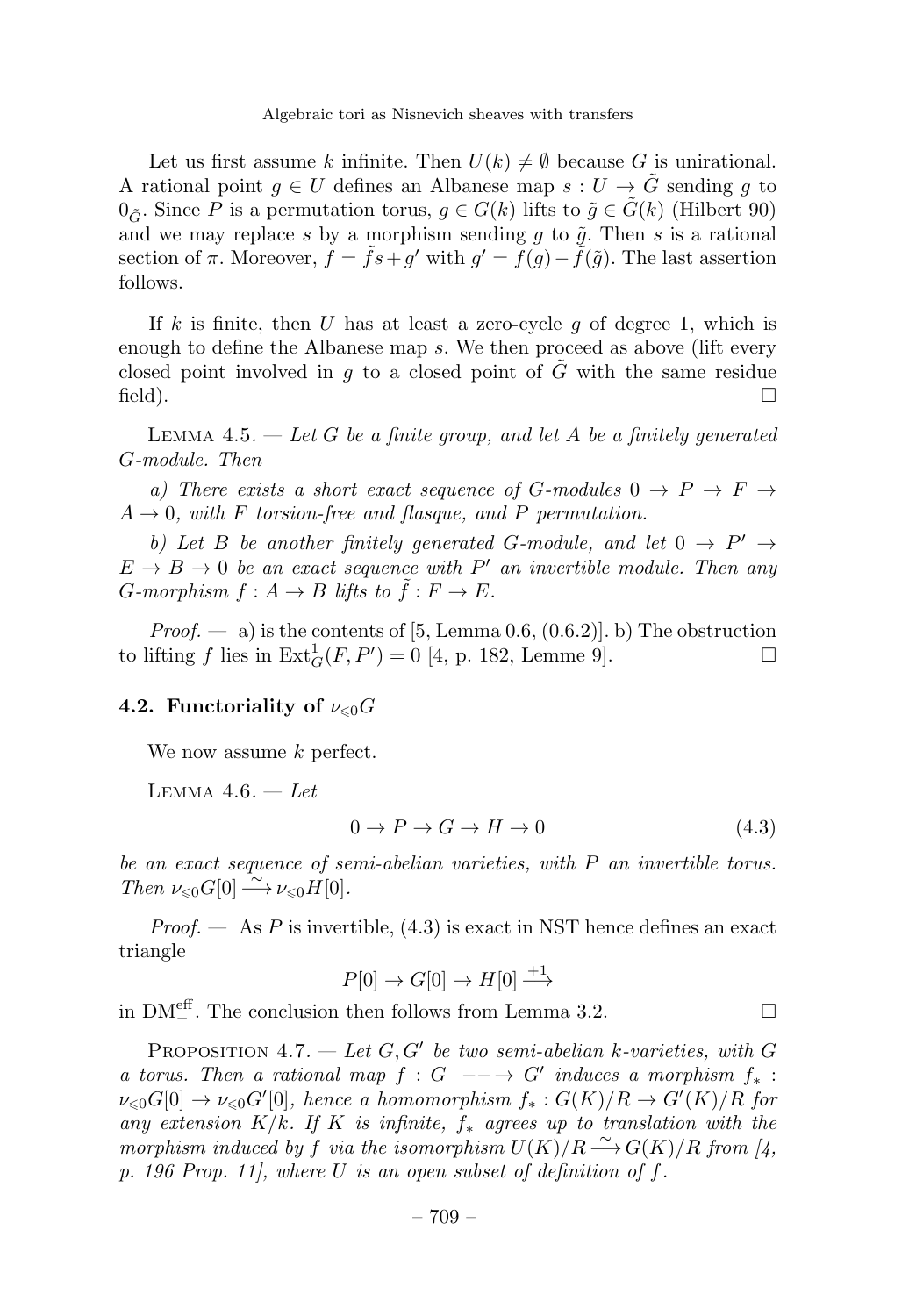*Proof.* — By Lemma 4.4, f induces a homomorphism  $\tilde{G} \to G'$  where  $\tilde{G}$ is an extension of  $G$  by a permutation torus. By Lemma 4.6, the induced morphism

$$
\nu_{\leq 0}\tilde{G}[0] \to \nu_{\leq 0}G'[0]
$$

factors through a morphism  $f_* : \nu_{\leq 0} G[0] \to \nu_{\leq 0} G'[0].$ 

The claims about R-equivalence classes follow from Theorem 1.2 b) and Lemma 4.4.

Remark  $4.8$  – The proof shows that  $f'_{*} = f_{*}$  if  $f'$  differs from f by a translation by an element of  $G(k)$  or  $G'(k)$ .

COROLLARY 4.9. — If T and T' are birationally equivalent k-tori, then  $\nu_{\leq 0}T[0] \simeq \nu_{\leq 0}T'[0]$ . In particular, the groups  $T(k)/R$  and  $T'(k)/R$  are isomorphic.

*Proof.* — The proof of Proposition 4.7 shows that  $f \mapsto f_*$  is functorial for composable rational maps between tori. Let  $f : T \longrightarrow T'$  be a birational isomorphism, and let  $g: T' \longrightarrow T$  be the inverse birational isomorphism. Then we have  $g_* f_* = 1_{\nu \leq 0} T[0]$  and  $f_* g_* = 1_{\nu \leq 0} T'[0]$ . The last claim follows from Theorem 1.2.  $\Box$ 

*Remark 4.10.* — It is proven in [4] that a birational isomorphism of tori  $f: T \longrightarrow T'$  induces a set-theoretic bijection  $f_*: T(k)/R \longrightarrow T'(k)/R$ (p. 197, Cor. to Prop. 11) and that the group  $T(k)/R$  is abstractly a birational invariant of T (p. 200, Cor. 4). The proof above shows that  $f_*$  is an isomorphism of groups if  $f$  respects the origins of  $T$  and  $T'$ . This solves the question raised in [4, mid. p. 397]. The proofs of Lemma 4.4 and Proposition 4.7 may be seen as dual to the proof of [4, p. 189, Prop. 5], and are directly inspired from it.

#### 4.3. Faithfulness and fullness

PROPOSITION 4.11. — Let  $f : G \longrightarrow G'$  be a rational map between semi-abelian varieties, with G a torus. Assume that the map  $f_*: G(K)/R \to$  $G'(K)/R$  from Proposition 4.7 is identically 0 when K runs through the finitely generated extensions of k. Then there exists a permutation torus P and a factorisation of f as

$$
G \xrightarrow{\tilde{f}} P \xrightarrow{g} G'
$$

where  $\tilde{f}$  is a rational map and g is a homomorphism. If f is a morphism, we may choose  $\tilde{f}$  to be a homomorphism.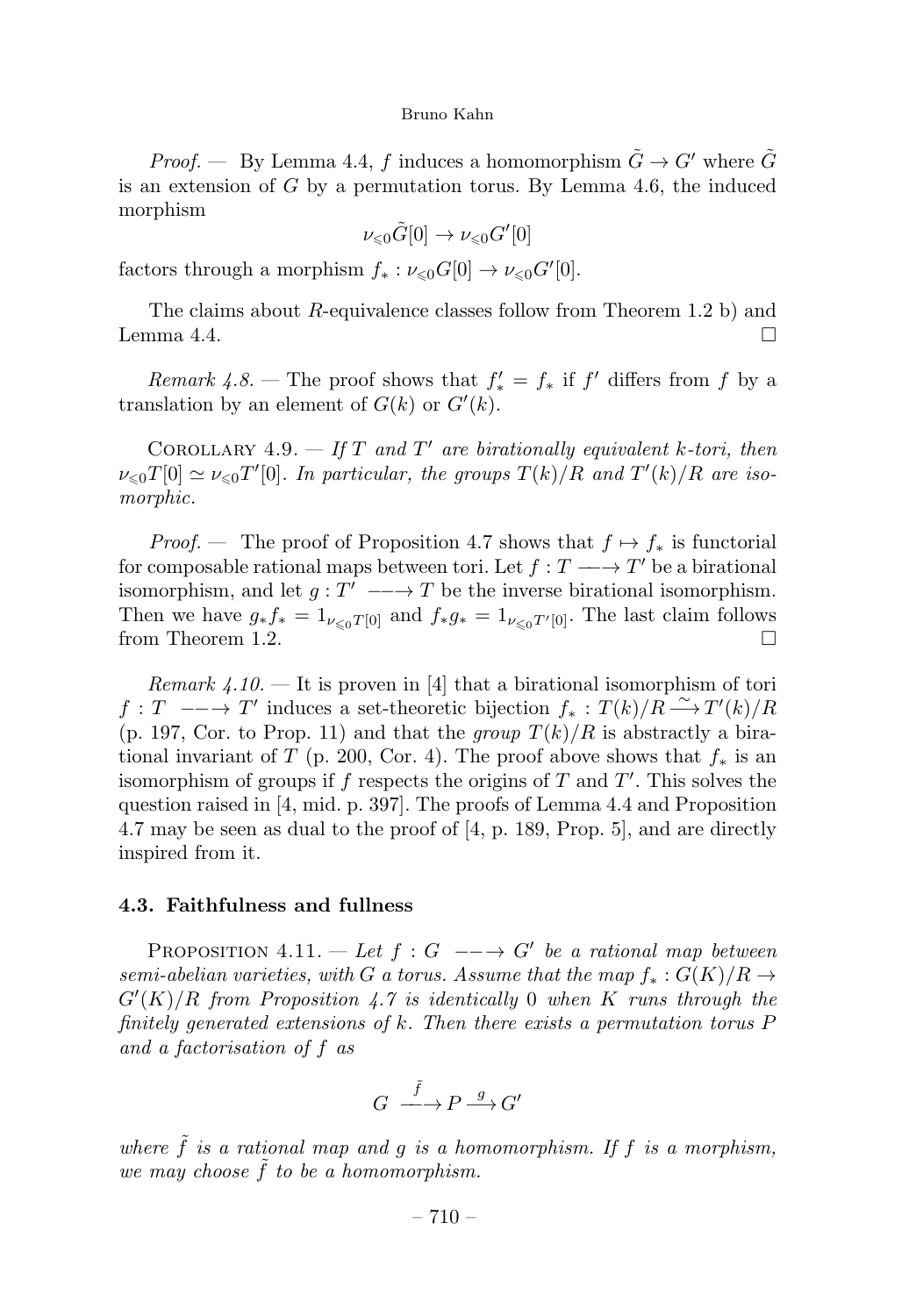Conversely, if there is such a factorisation, then  $f_* : \nu_{\leq 0} G[0] \to \nu_{\leq 0} G'[0]$  is the 0 morphism.

*Proof.*  $\rightarrow$  By Lemma 4.4, we may reduce to the case where f is a homomorphism. Let  $K = k(G)$ . By hypothesis, the image of the generic point  $\eta_G \in G(K)$  is R-equivalent to 0 on  $G'(K)$ . By a lemma of Gille [6, Lemme II.1.1 b), it is directly R-equivalent to 0: in other words, there exists a rational map  $h: G \times \mathbf{A}^1 \longrightarrow G'$ , defined in the neighbourhood of 0 and 1, such that  $h_{|G\times\{0\}} = 0$  and  $h_{|G\times\{1\}} = f$ .

Let  $U \subseteq G \times \mathbf{A}^1$  be an open set of definition of h. The 0 and 1-sections of  $G \times \mathbf{A}^1 \to G$  induce sections

$$
s_0, s_1 : G \to \text{Alb}(U)
$$

of the projection  $\pi : Alb(U) \to Alb(G \times A^1) = G$  such that  $Alb(h) \circ s_0 = 0$ and Alb(h)  $\circ s_1 = f$ . If  $P = \text{Ker}\pi$ , then  $s_1 - s_0$  induces a homomorphism  $\tilde{f}: G \to P$  such that the composition

$$
G \stackrel{\tilde{f}}{\longrightarrow} P \to \text{Alb}(U) \stackrel{\text{Alb}(h)}{\longrightarrow} G'
$$

equals f. Finally,  $P$  is a permutation torus by Lemma 4.3.

The last claim follows from Lemma 3.2.  $\Box$ 

*Proof of Theorem 1.5.* — a) Take  $K = k(G)$ . The image of the generic point  $\eta_G$  by  $f_K$  lifts to a (non unique) rational map  $f: G \longrightarrow G'$ . Using Lemma 4.4, we may extend  $f$  to a homomorphism

$$
\tilde{f} : \tilde{G} \to G'
$$

where  $\tilde{G}$  is an extension of G by a permutation torus P. Since  $\tilde{G}(K)/R$  $\longrightarrow G(K)/R$ , we reduce to  $\tilde{G} = G$  and  $\tilde{f} = f$ .

Let  $L/k$  be a fonction field, and let  $q \in G(L)$ . Then q arises from a morphism  $q: X \to G$  for a suitable smooth model X of L. By assumption on  $K \mapsto f_K$ , the diagram

$$
\begin{array}{ccc}\nG(K)/R & \xrightarrow{f_K} & G'(K)/R \\
\downarrow^{g^*} & & \downarrow^{g^*} \\
G(L)/R & \xrightarrow{f_L} & G'(L)/R\n\end{array}
$$

commutes. Applying this to  $\eta_K \in G(K)$ , we find that  $f_L([g]) = [g \circ f]$ , which means that  $f_L$  is the map induced by  $f$ .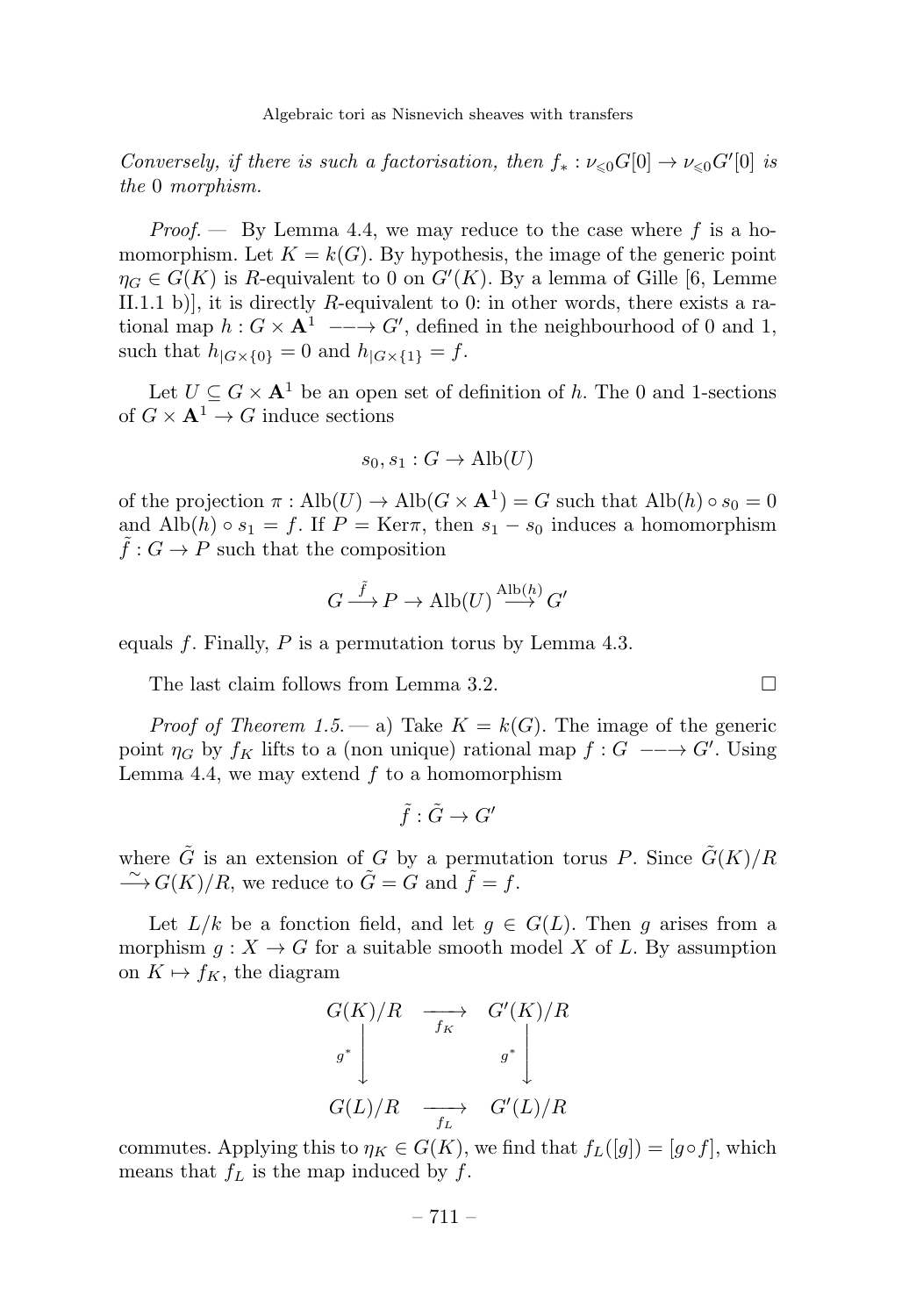b) The hypothesis implies that  $G'(E)/R = 0$  for any algebraically closed extension  $E/k$ , which in turn implies that G' is also a torus. Applying a), we may, and do, convert f into a true homomorphism by replacing  $G$  by a suitable extension by a permutation torus. Applying Lemma  $4.5$  a) to the cocharacter group of G, we then get a resolution  $0 \to P_1 \to Q \to G \to 0$  with  $Q$  coflasque and  $P_1$  permutation. Hence we may (and do) further assume  $G$ coflasque.

Let  $K = k(G')$  and choose some  $g \in G(K)$  mapping modulo R-equivalence to the generic point of G'. Then g defines a rational map  $g: G' \longrightarrow G$ such that fg is R-equivalent to  $1_{G'}$ . It follows that the induced map

$$
1 - fg : G'/R \to G'/R \tag{4.4}
$$

is identically 0.

Reapplying Lemma 4.4, we may find an extension  $\tilde{G}'$  of  $G'$  by a suitable permutation torus which converts q into a true homomorphism. Since  $G$  is coflasque, Lemma 4.5 b) shows that  $f: G \to G'$  lifts to  $\tilde{f}: G \to \tilde{G}'$ . Then (4.4) is still identically 0 when replacing  $(G', f)$  by  $(\tilde{G}', \tilde{f})$ .

Summarising: we have replaced the initial  $G$  and  $G'$  by suitable extensions by permutation tori, such that  $f$  lifts to these extensions and there is a homomorphism  $g: G' \to G$  such that (4.4) vanishes identically. Hence  $1-fg$ factors through a permutation torus  $P$  thanks to Proposition 4.11. Write  $u: G' \to P$  and  $v: P \to G'$  for homomorphisms such that  $1 - fg = vu$ . Let  $G_1 = G \times P$  and consider the maps

$$
f_1 = (f, v) : G_1 \to G', \qquad g_1 = (g) u : G' \to G_1.
$$

Then  $f_1g_1 = 1$  and G' is a direct summand of  $G_1$  as requested.  $\Box$ 

#### 5. Some open questions

Question 5.1. — Are lemma 4.4 and Proposition 4.7 still true when G is not a torus?

This is far from clear in general, starting with the case where  $G$  is an abelian variety and  $G'$  a torus. Let me give a positive answer in the case of an elliptic curve.

PROPOSITION  $5.2$ . — The answer to Question 5.1 is yes if the abelian part A of G is an elliptic curve.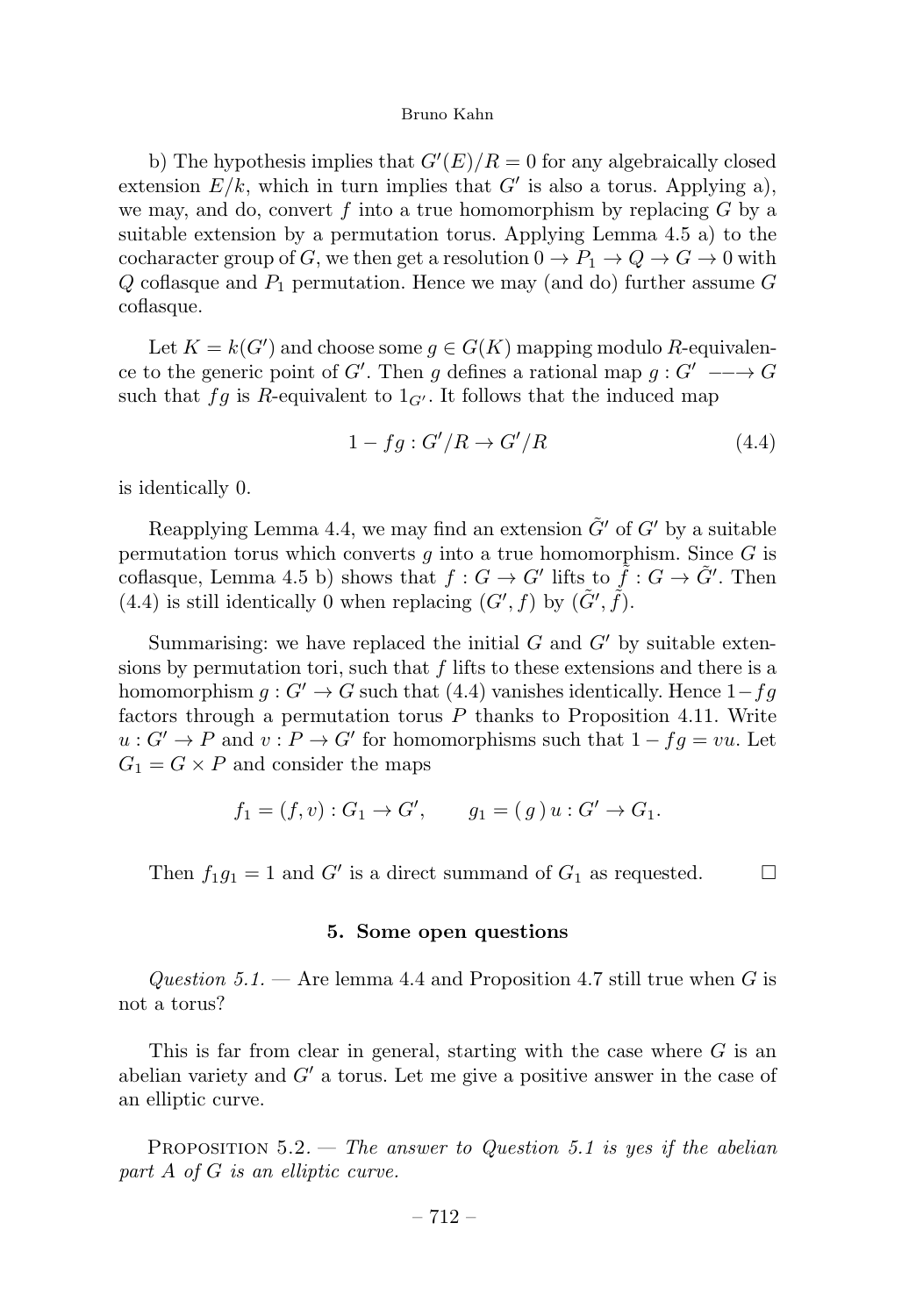*Proof.*  $\rightarrow$  Arguing as in the proof of Proposition 4.7, we get for an open subset  $U \subseteq G$  of definition for f an exact sequence

$$
0 \to \mathbb{G}_m \to P \to \text{Alb}(U) \to G \to 0
$$

where P is a permutation torus. Here we used that  $NS(\bar{G}) \simeq Z$ , which follows from Lemma 4.2.

The character group  $X(P)$  has as a basis the geometric irreducible components of codimension 1 of  $G - U$ . Up to shrinking U, we may assume that  $G - U$  contains the inverse image D of  $0 \in A$ . As the divisor class of 0 generates  $NS(A)$ , D provides a Galois-equivariant splitting of the map  $\mathbb{G}_m \to P$ . Thus its cokernel is still a permutation torus, and we conclude as before before.  $\Box$ 

Question  $5.3.$  — Can one formulate a version of Theorem 1.5 and Corollary 1.7 providing a description of the groups  $\text{Hom}_{\text{DM}^{\text{eff}}}(\nu_{\leq 0}G[0], \nu_{\leq 0}G'[0])$ and  $\text{Hom}_{\text{HI}}(G/R, G'/R)$  (at least when G and G' are tori)?

The proof of Theorem 1.5 suggests the presence of a closed model structure on the category of tori (or lattices), which might provide an answer to this question.

For the last question, let  $G$  be a semi-abelian variety. Forgetting its group structure, it has a motive  $M(G) \in DM<sup>eff</sup><sub>-</sub>$ . Recall the canonical morphism

$$
M(G) \to G[0]
$$

induced by the "sum" maps

$$
c(X, G) \xrightarrow{\sigma} G(X) \tag{5.1}
$$

for smooth varieties  $X([17, (6), (7)], [1, §1.3]).$ 

The morphism (5.1) has a canonical section

$$
G(X) \xrightarrow{\gamma} c(X, G) \tag{5.2}
$$

given by the graph of a morphism: this section is functorial in  $X$  but is not additive.

Consider now a smooth equivariant compactification  $\overline{G}$  of G. It exists in all characteristics. For tori, this is written up in [3]. The general case reduces to this one by the following elegant argument I learned from M. Brion: if  $G$  is an extension of an abelian variety  $A$  by a torus  $T$ , take a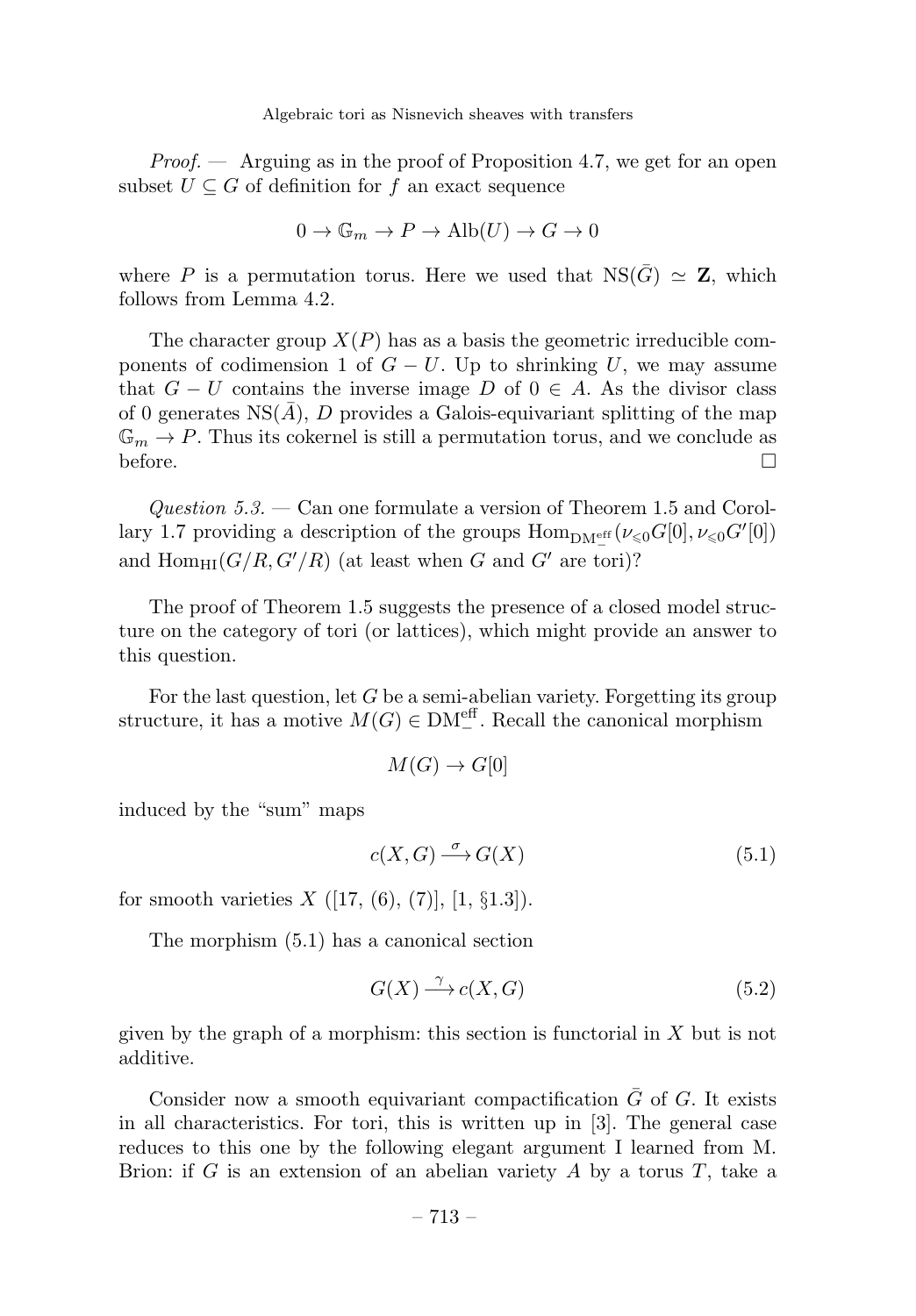smooth projective equivariant compactification  $Y$  of  $T$ . Then the bundle  $G \times^T Y$  associated to the T-torsor  $G \to A$  also exists: this is the desired compactification.

Then we have a diagram of birational motives

$$
\nu_{\leq 0} M(G) \xrightarrow{\sim} \nu_{\leq 0} M(\bar{G})
$$
  

$$
\nu_{\leq 0} \sigma \bigcup_{\nu_{\leq 0} G[0].}
$$
 (5.3)

By [11], we have  $H_0(\nu_{\leq 0}M(\bar{G}))(X) = CH_0(\bar{G}_{k(X)})$  for any smooth connected X. Hence the above diagram induces a homomorphism

$$
CH_0(\bar{G}_{k(X)}) \to G(k(X))/R
$$
\n(5.4)

which is natural in  $X$  for the action of finite correspondences (compare Corollary 1.3). One can probably check that this is the homomorphism of  $[12, (17)$  p. 78], reformulating [4, Proposition 12 p. 198]. Similarly, the settheoretic map

$$
G(k(X))/R \to CH_0(\bar{G}_{k(X)})
$$
\n
$$
(5.5)
$$

of [4, p. 197] can presumably be recovered as a birational version of (5.2), using perhaps the homotopy category of schemes of Morel and Voevodsky [14].

In [12], Merkurjev shows that  $(5.4)$  is an isomorphism for G a torus of dimension at most 3. This suggests:

Question 5.4. – Is the map  $\nu_{\leq 0} \sigma$  of Diagram (5.3) an isomorphism when G is a torus of dimension  $\leqslant 3$ ?

In [13], Merkurjev gives examples of tori G for which  $(5.5)$  is not a homomorphism; hence its (additive) left inverse (5.4) cannot be an isomorphism. Merkurjev's examples are of the form  $G = R^1_{K/k} \mathbb{G}_m \times R^1_{L/k} \mathbb{G}_m$ , where K and  $L$  are distinct biquadratic extensions of  $k$ . This suggests:

Question 5.5. — Can one study Merkurjev's examples from the above viewpoint? More generally, what is the nature of the map  $\nu_{\leq 0}\sigma$  of Diagram  $(5.3)$ ?

We leave all these questions to the interested reader.